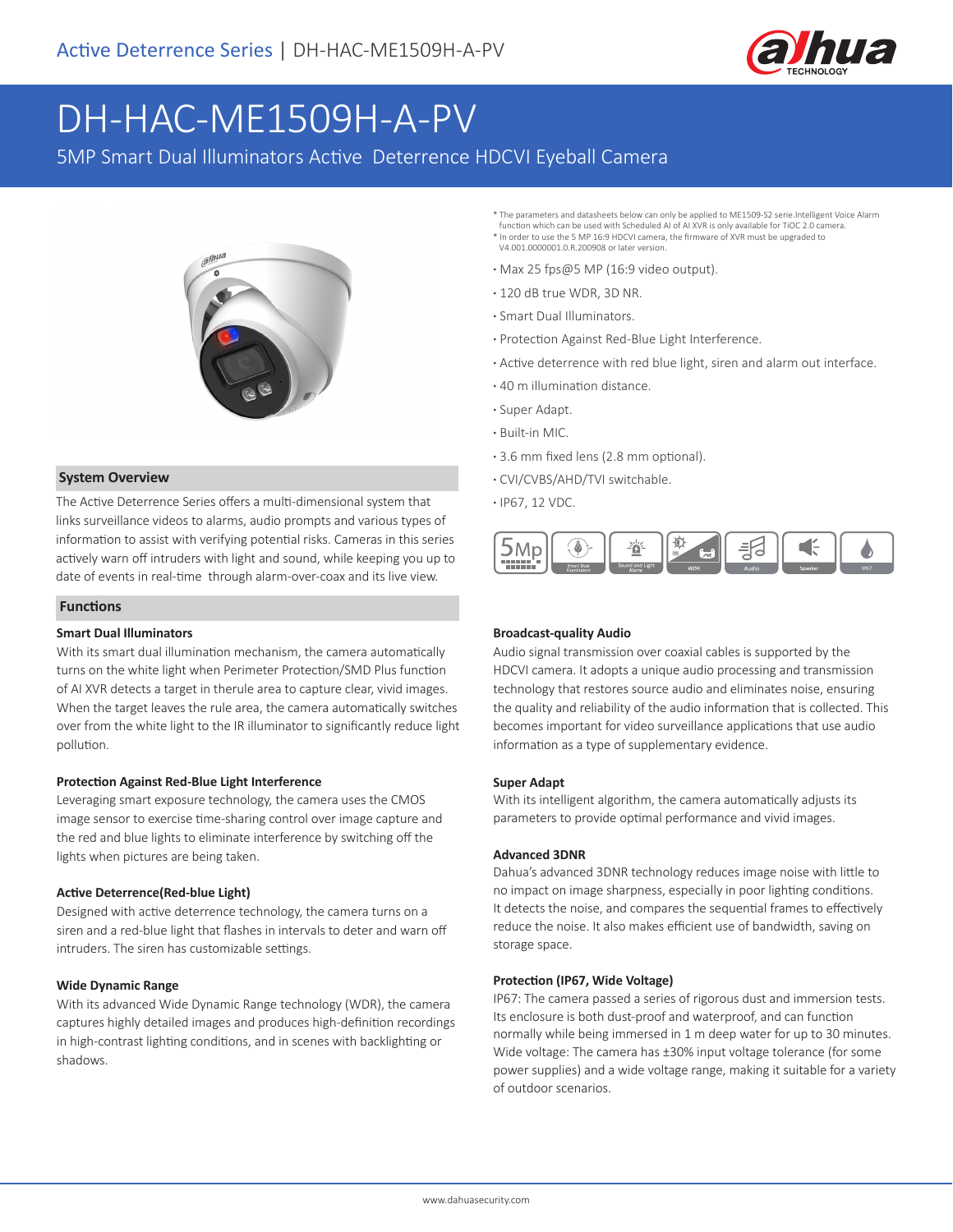## Active Deterrence Series | DH-HAC-ME1509H-A-PV

|                              | <b>Technical Specification</b> |                                                                                           |                                                                                      |                      |                     |
|------------------------------|--------------------------------|-------------------------------------------------------------------------------------------|--------------------------------------------------------------------------------------|----------------------|---------------------|
| Camera                       |                                |                                                                                           |                                                                                      |                      |                     |
| Pixel                        |                                | 5MP                                                                                       |                                                                                      |                      |                     |
| Image Sensor                 |                                | <b>5MP CMOS</b>                                                                           |                                                                                      |                      |                     |
| Max. Resolution              |                                | 2880 (H) × 1620 (V)                                                                       |                                                                                      |                      |                     |
| <b>Scanning System</b>       |                                | Progressive                                                                               |                                                                                      |                      |                     |
| Electronic Shutter Speed     |                                | PAL: 1/3 s-1/100000 s<br>NTSC: 1/4 s-1/100000 s                                           |                                                                                      |                      |                     |
| Min. Illumination            |                                | 0.001 lux@F1.0 (Color, 30 IRE)<br>0.0001 lux@F1.0 (B/W, 30 IRE)<br>0 lux (Illuminator on) |                                                                                      |                      |                     |
| S/N Ratio                    |                                | >65dB                                                                                     |                                                                                      |                      |                     |
| <b>Illumination Distance</b> |                                | IR: 40 m (131.23 ft)<br>Warm light: 40 m (131.23 ft)                                      |                                                                                      |                      |                     |
| Illuminator On/Off Control   |                                | Auto; manual                                                                              |                                                                                      |                      |                     |
| <b>Illuminator Number</b>    |                                | 2 (IR light)                                                                              |                                                                                      |                      |                     |
|                              |                                | 2 (Warm light)                                                                            |                                                                                      |                      |                     |
| Pan/Tilt/Rotation Range      |                                | Pan: 0°-360°<br>Tilt: 0°-78°<br>Rotation: 0°-360°                                         |                                                                                      |                      |                     |
| Lens                         |                                |                                                                                           |                                                                                      |                      |                     |
| Lens Type                    |                                | Fixed-focal                                                                               |                                                                                      |                      |                     |
| Lens Mount                   |                                | M12                                                                                       |                                                                                      |                      |                     |
| Focal Length                 |                                | 2.8 mm; 3.6 mm                                                                            |                                                                                      |                      |                     |
| Max. Aperture                |                                | F1.0                                                                                      |                                                                                      |                      |                     |
| Field of View                |                                | 2.8 mm: H: 111°; V: 57°; D: 131°<br>3.6 mm: H: 89°; V: 47°; D: 104°                       |                                                                                      |                      |                     |
| <b>Iris Control</b>          |                                | Fixed                                                                                     |                                                                                      |                      |                     |
| <b>Close Focus Distance</b>  |                                | 2.8 mm: 1.5 m (4.92 ft)<br>3.6 mm: 2.2 m (7.22 ft)                                        |                                                                                      |                      |                     |
| <b>DORI</b><br>Distance      | Lens                           | Detect                                                                                    | Observe                                                                              | Recognize            | Identify            |
|                              | $2.8 \text{ mm}$               | 66.0 m<br>(216.54 ft)                                                                     | 26.4 m<br>(86.61 ft)                                                                 | 13.2 m<br>(43.31 ft) | 6.6 m<br>(21.65 ft) |
|                              | 3.6 mm                         | 78.0 m<br>(255.91 ft)                                                                     | 31.2 m<br>(102.36 ft)                                                                | 15.6 m<br>(51.18 ft) | 7.8 m<br>(25.59 ft) |
| Video                        |                                |                                                                                           |                                                                                      |                      |                     |
|                              |                                | CVI:<br>AHD:                                                                              | PAL: 5M@25 fps; 4M@25 fps; 1080p@25 fps<br>NTSC: 5M@30 fps; 4M@30 fps; 1080p@30 fps; |                      |                     |

PAL: 4M@25 fps; NTSC: 4M@30 fps;

5M (2880 × 1620); 4M (2560 × 1440); 1080p (1920 × 1080); 960H (960 × 576/960 × 480)

TVI: PAL: 4M@25 fps; NTSC: 4M@30 fps; CVBS: PAL: 960H; NTSC: 960H

Day/Night Auto (ICR)/Color/B/W BLC; HLC; WDR; HLC-Pro

Video Frame Rate

Resolution

| WDR                          | 120dB                                                                                                                                                                                                                                                             |  |  |  |  |
|------------------------------|-------------------------------------------------------------------------------------------------------------------------------------------------------------------------------------------------------------------------------------------------------------------|--|--|--|--|
| <b>White Balance</b>         | Auto; Area white balance                                                                                                                                                                                                                                          |  |  |  |  |
| Gain Control                 | Auto; manual                                                                                                                                                                                                                                                      |  |  |  |  |
| Noise Reduction              | 3D NR                                                                                                                                                                                                                                                             |  |  |  |  |
| <b>Illumination Mode</b>     | Smart IR&WL WL Mode; IR Mode                                                                                                                                                                                                                                      |  |  |  |  |
| Defog                        | Electronic defog                                                                                                                                                                                                                                                  |  |  |  |  |
| Digital Zoom                 | 4x                                                                                                                                                                                                                                                                |  |  |  |  |
| Mirror                       | Yes                                                                                                                                                                                                                                                               |  |  |  |  |
| <b>Privacy Masking</b>       | Off/On (8 areas, rectangle)                                                                                                                                                                                                                                       |  |  |  |  |
| Active Deterrence            |                                                                                                                                                                                                                                                                   |  |  |  |  |
| Sound Warning                | Audio 1: Alarm<br>Audio 2: No parking here<br>Audio 3: Private land no entry.<br>Audio 4: Warning zone keep off<br>Audio 5: Welcome<br>Volume: high/medium/low;<br>duration: 5 s-60 s; 110 dB                                                                     |  |  |  |  |
| Red/Blue Light Warning       | Flash: 5 s-60 s; frequency: high/medium/low                                                                                                                                                                                                                       |  |  |  |  |
| Certification                |                                                                                                                                                                                                                                                                   |  |  |  |  |
| Certifications               | CE (EN55032:2015, EN61000-3-2: 2014, EN61000-3-<br>3: 2013, EN55024: 2010+A1: 2015, EN55035: 2017,<br>EN50130-4: 2011+A1: 2014, EN62368-1: 2014+A11:<br>2017)<br>FCC (CFR 47 FCC Part 15 subpartB, ANSI C63.4-2014)<br>UL (UL62368-1+CAN/CSA C22.2 No.62368-1-14) |  |  |  |  |
| Port                         |                                                                                                                                                                                                                                                                   |  |  |  |  |
| Video Output                 | Video output choices of CVI/TVI/AHD/CVBS by one BNC<br>port                                                                                                                                                                                                       |  |  |  |  |
| Audio Input                  | One channel built-in MIC                                                                                                                                                                                                                                          |  |  |  |  |
| Alarm Output                 | 1 channel                                                                                                                                                                                                                                                         |  |  |  |  |
| Power                        |                                                                                                                                                                                                                                                                   |  |  |  |  |
| Power Supply                 | 12 VDC ± 30% (It is recommended to use a power adapter<br>to supply the power for one camera)                                                                                                                                                                     |  |  |  |  |
| Power Consumption            | Max. 10.5 W (12 VDC, IR on)                                                                                                                                                                                                                                       |  |  |  |  |
| Environment                  |                                                                                                                                                                                                                                                                   |  |  |  |  |
| <b>Operating Temperature</b> | -40 °C to +60 °C (-40 °F to 140 °F)                                                                                                                                                                                                                               |  |  |  |  |
| <b>Operating Humidity</b>    | <95% (RH), non-condensing                                                                                                                                                                                                                                         |  |  |  |  |
| Storage Temperature          | -40 °C to +60 °C (-40 °F to 140 °F)                                                                                                                                                                                                                               |  |  |  |  |
| Protection                   | <b>IP67</b>                                                                                                                                                                                                                                                       |  |  |  |  |
| Structure                    |                                                                                                                                                                                                                                                                   |  |  |  |  |
| <b>Casing Material</b>       | Metal                                                                                                                                                                                                                                                             |  |  |  |  |
| <b>Product Dimensions</b>    | $\Phi$ 122.0 mm × 110.9 mm ( $\Phi$ 4.80" × 4.37")                                                                                                                                                                                                                |  |  |  |  |
| <b>Packaging Dimensions</b>  | 165 mm × 165 mm × 138 mm (6.50" × 6.50" × 5.43")                                                                                                                                                                                                                  |  |  |  |  |
| Net Weight                   | 0.7 kg (1.54 lb)                                                                                                                                                                                                                                                  |  |  |  |  |
| <b>Gross Weight</b>          | 0.96 kg (2.12 lb)                                                                                                                                                                                                                                                 |  |  |  |  |
| Installation                 | Wall mount; ceiling mount; vertical pole mount                                                                                                                                                                                                                    |  |  |  |  |
|                              |                                                                                                                                                                                                                                                                   |  |  |  |  |